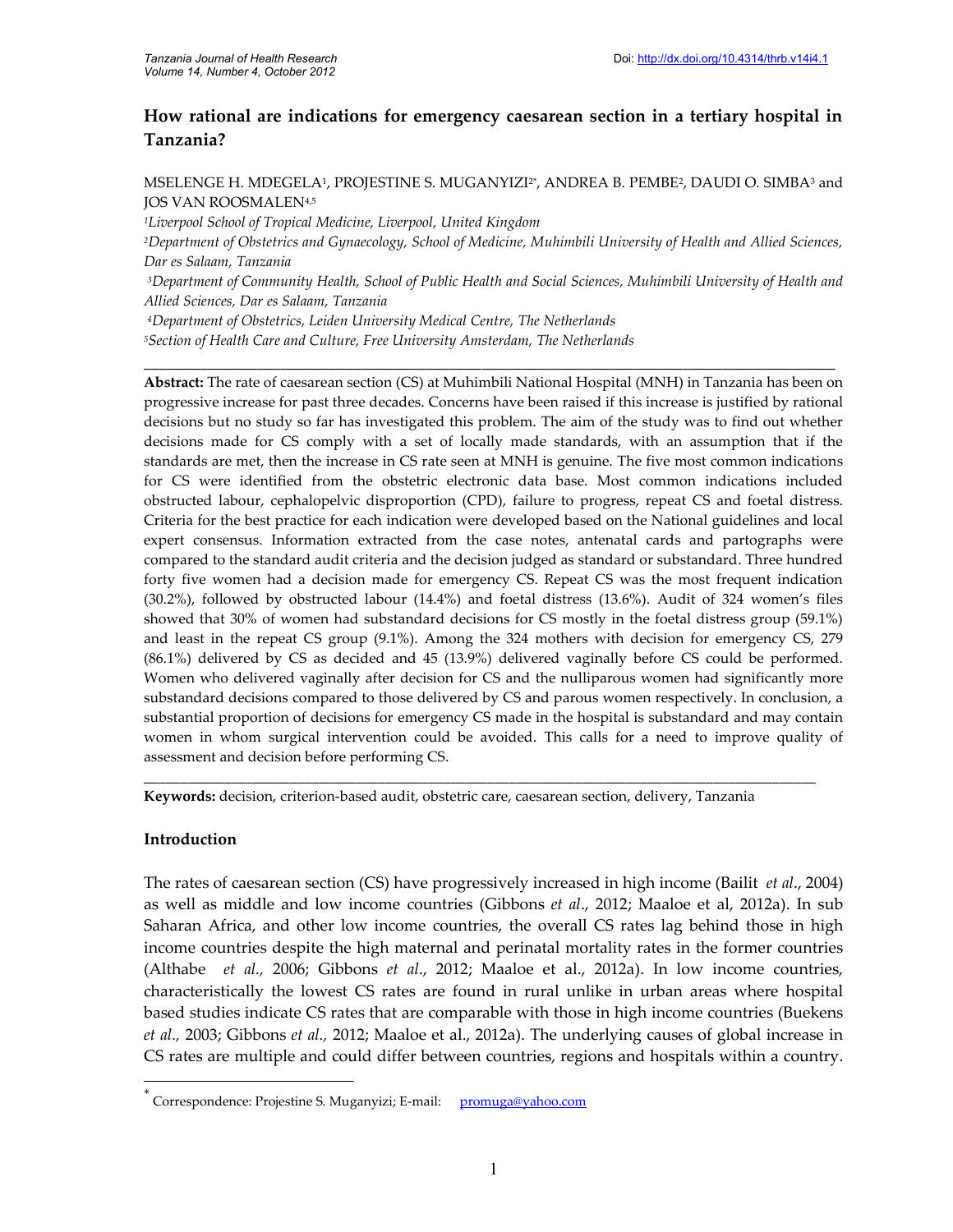These include emergency of CS on request, perceived safety of CS, socio-economic reasons, demographic changes, private practice, and others ( Bailit *et al.,* 2004; Althabe *et al.,* 2006; Belizan, Cafferata et al. 2006; MacDorman *et al.,* 2008; Wylie *et al.,* 2008; Zupancic 2008; Kringeland et al., 2009; Muganyizi *et al.,* 2009; Scarella *et al.,* 2011; Gibbons *et al.,* 2012;Maaloe *et al.*, 2012a; Maaloe *et al.*, 2012b; Worjoloh *et al.,* 2012). Similarly, strategies to reverse these rates cannot be universal. Although the primary aim of CS is to reduce maternal and perinatal morbidities and mortality, unnecessary performance of CS can bring about increased poor maternal and perinatal outcomes and higher financial costs to the already constrained health systems in developing countries ( van Roosmalen *et al.,* 1995; Schuitemaker et al., 1997; Althabe *et al.,* 2006; Daltveit *et al.,* 2008; MacDorman *et al.,* 2008; Wylie *et al.,* 2008; Zupancic 2008; Gibbons *et al.,* 2012).

Caesarean section rate at Muhimbili National Hospital (MNH) in Tanzania had increased from 15.7% in 1999 to 31.6% in 2004 and more than two thirds are performed as emergencies (Muganyizi *et al.,* 2009). The rise of CS rate at this hospital could be explained by multiple factors including substandard decisions for CS. Moreover, studies in two rural hospitals in Tanzania have recently revealed suboptimal management of prolonged labour with low use of operative vaginal delivery methods (Maaloe *et al*.*,* 2012b) and inappropriate indications for CS (Maaloe *et al.,* 2012a). Studies elsewhere indicate that the use of objective criteria for to reach CS delivery decisions can reduce CS rates without compromising maternal and foetal wellbeing (Schuitemaker *et al.,* 1997; Scarella *et al.,* 2011). The aim of the current study was to find out whether decisions made for emergency CS deliveries comply with the local standards, with an assumption that if the standards are met, then the increase in CS rate seen at MNH is genuine.

#### **Materials and methods**

#### *Study setting*

Muhimbili National Hospital is the largest tertiary and University teaching hospital in Tanzania, located in Dar-es-Salaam city. Majority of deliveries come directly from home when the feel labour pains and only a third is referred from city municipal hospitals or other health facilities in the city and the nearby regions. Women who are admitted in the labour ward are attended by the admitting nurse who records patient's particulars and vital signs and initiates a partograph.

Everyday there is a team of doctors on call comprising of interns, resident, registrar and specialists. The interns, residents and registrar doctors are present in the labour ward at any time and commonly they see all admitted women and perform physical examinations including vaginal examination. The residents and registrars decide on management of the patient including CS and perform most of the CS. For the cases the resident/registrar finds difficult to manage, specialists are called to participate in the management. Once a decision to perform a CS is made, the patient is prepared and taken to theatre. On average there are thirty deliveries in a day among which approximately 30% are decided for CS. All deliveries taking place at MNH are recorded into the delivery books and then the information is transferred into the electronic database. The information recorded includes socio-demographic characteristics, risk factors, complications before, during and after labour and HIV sero status.

### *The audit criteria*

Five most common indications for emergency caesarean section for the year 2005 were identified from the MNH obstetric electronic database. These indications included obstructed labour, cephalopelvic disproportion (CPD), failure to progress, repeat CS and foetal distress. Diagnostic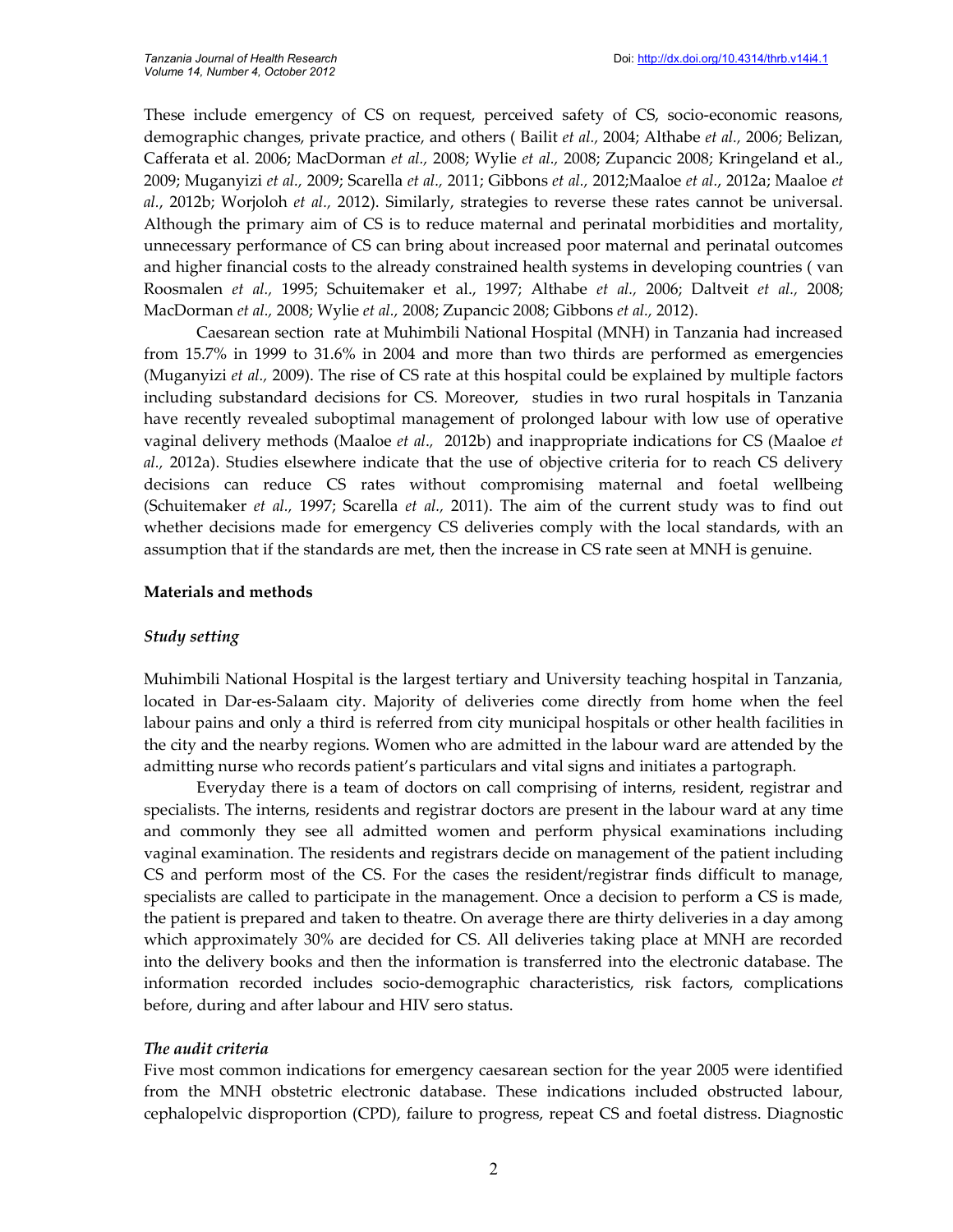criteria were developed for each of these indications through review of the various National guidelines and tools (WHO 2003, MoHSW 2005a, MoHSW 2005b and MOHSW 2008) and the WHO (2003) integrated management of pregnancy and childbirth. The developed criteria were discussed among doctors and midwives in the department and an expert consensus reached. Each of the five major indications for SC had its own criteria for diagnosis and a composite of criteria that constitute a standard decision for CS. These audit criteria were piloted and necessary amendments made. For obstructed labour there were major and minor criteria and standard decision was made if two major criteria or one major and at least one minor criterion were present. For the diagnosis of repeat CS, it was subcategorized as repeat CS due to failed trial of labour or failure to progress without trial of labour. All decisions for emergency CS were judged substandard if the criteria for standard decision were not met.

## *Sample size and data collection*

A sample size of 340 emergency Caesarean sections was calculated to adequately estimate the prevalence of suboptimal decisions in emergency setting, assuming a 32% rate of such decisions, with a 95% confidence level and design effect of 1.0. This sample size would be obtained in six weeks at MNH. All mothers with a decision for CS made during the six weeks' period had their data extracted from files, antenatal cards, partographs and post operative notes. Data collection commenced January 26<sup>th</sup> and ended March 7<sup>th</sup> 2006. The cases were then assigned to each of the five diagnoses or any other and decided if CS decision was standard or substandard based on set criteria. Once the first author did that, his decision was then discussed with the second and third author and the consensus was entered in the computer for analysis. In case a single case had more than one indication for CS the one which made the urgency for the operation was considered.

### *Data analysis*

Data were entered into computer and cleaned using EPI Info version 6 programme. Analysis was performed by calculating proportions and frequencies. Chi-square test was used to compare proportions between women with standard and substandard decisions for caesarean section and socio-demographic characteristics. A p-value of less than 0.05 was taken as statistically significant.

### *Ethical considerations*

Ethical clearance was granted by the Research and Publications committee of Muhimbili University College of Health Sciences and the permission to conduct the study was granted by MNH authorities. Anonymity was maintained during the review process to maintain confidentiality, however, the women were not asked for consent for the possibility of future use of the data for audit or research purposes.

### **Results**

A total of 1,276 deliveries were conducted during the study period. Decision for CS was made in 423 (33.2%) women, among which 345 (81.6%) were decisions for emergency CS. Of the 345 women with decisions for emergency CS, 298 (86.4%) had CS done and 47 (13.6%) delivered vaginally before CS could be performed. Nineteen case notes of women delivered by emergency CS and two who delivered vaginally could not be found, thus remaining with 324 with a decision for emergency caesarean section for analysis.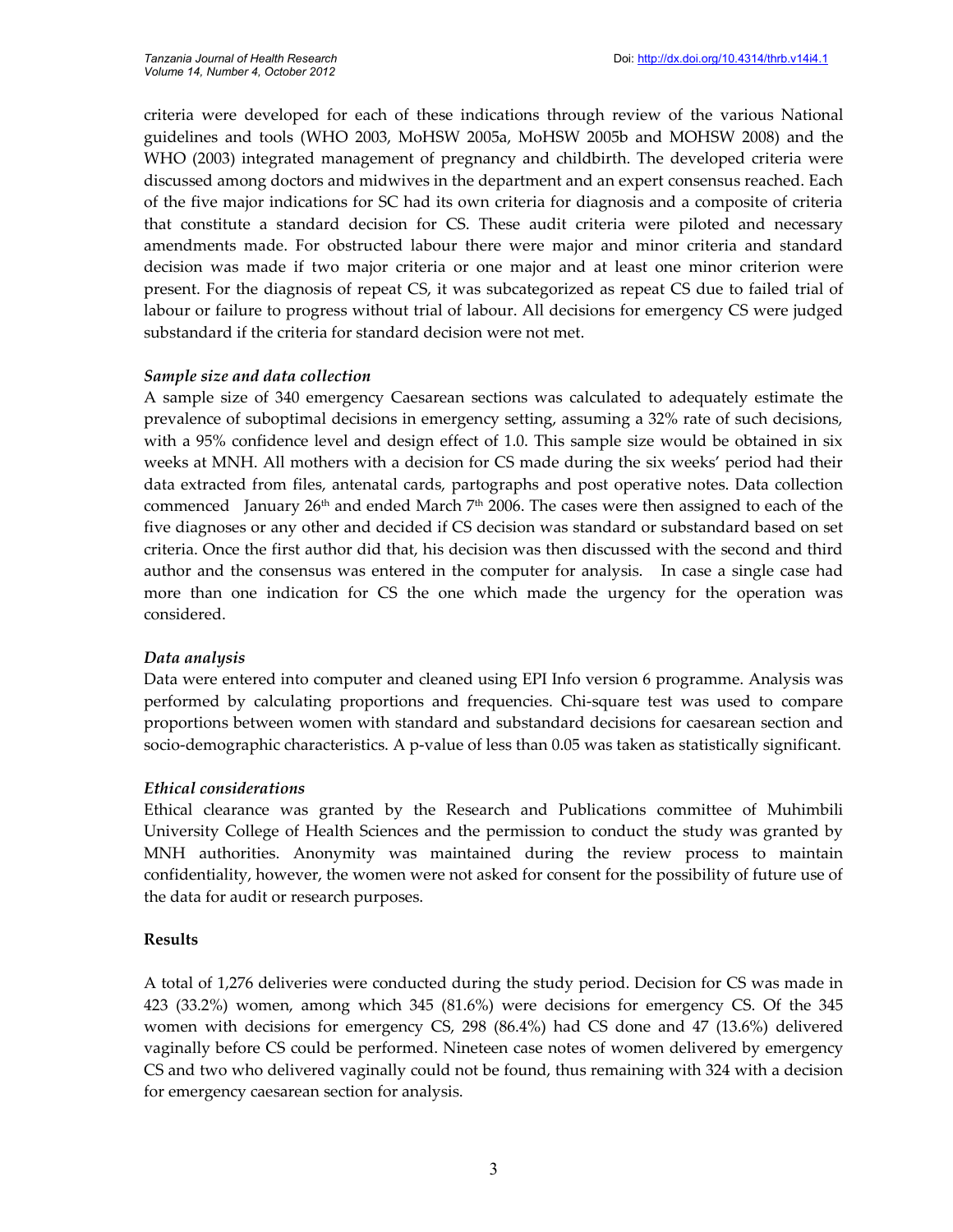Table 1, shows that half of the women were between 20 and 29 years of age and one third were nulliparous women. Majority (87.3%) of the women were married. Almost a quarter were referred to the hospital for delivery. Among the five indications, repeat CS was the most frequent indication consisting of one third of all indications, followed by obstructed labour (14.8%) and foetal distress (13.6%).

| Variable          | Response            | Number | Percent |  |
|-------------------|---------------------|--------|---------|--|
| Age group (yrs)   | $20$                | 39     | 12.1    |  |
|                   | $20 - 24$           | 75     | 23.1    |  |
|                   | $25 - 29$           | 104    | 32.1    |  |
|                   | $30 - 34$           | 69     | 21.3    |  |
|                   | >34                 | 37     | 11.4    |  |
| Parity            | Nulliparous         | 109    | 33.4    |  |
|                   | Parous              | 215    | 66.6    |  |
| Marital status    | Single              | 30     | 9.3     |  |
|                   | Married             | 283    | 87.3    |  |
|                   | Cohabiting          | 11     | 3.4     |  |
| Admission status  | Referred            | 71     | 21.9    |  |
|                   | Not referred        | 253    | 78.1    |  |
| Indication for CS | Repeat CS           | 98     | 30.2    |  |
|                   | Obstructed labour   | 48     | 14.8    |  |
|                   | Foetal distress     | 44     | 13.6    |  |
|                   | Failure to progress | 40     | 12.3    |  |
|                   | <b>CPD</b>          | 19     | 5.9     |  |
|                   | Others              | 75     | 23.1    |  |

|  |  | Table 1: Characteristics of women and their indications for emergency Caesarean section (N =324) |
|--|--|--------------------------------------------------------------------------------------------------|
|--|--|--------------------------------------------------------------------------------------------------|

Out of 324 women, 249 (76.8%) had any of the five common indications for CS diagnosed and were audited against the set criteria. Overall 30.1% of all decisions for emergency CS were judged substandard. The percentage with substandard decision was highest (60%) when foetal distress was the indication for emergency CS and lowest (10%) in repeat caesarean section (Figure 1).



**Figure 1: Percentage of indications for emergency CS meeting standard/substandard criteria (N=249)**

Fourteen percent of women with a decision for emergency CS delivered vaginally. This occurred most frequently in women with an indication of failure to progress (26%), and least frequently in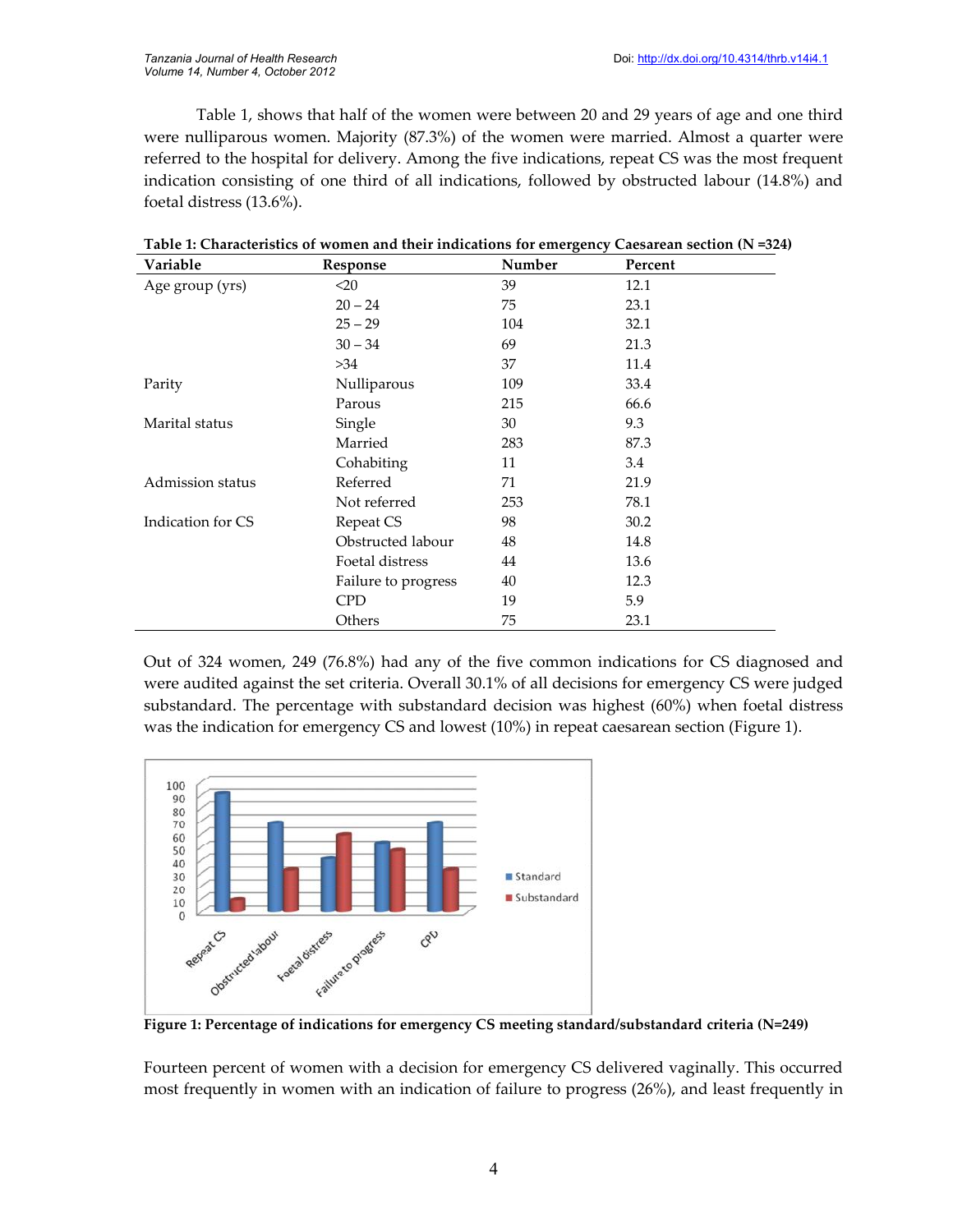repeat CS (6%). Even among those with an indication of obstructed labour almost 20% delivered vaginally (Figure 2).



**Figure 2: Ultimate mode of delivery among women with a decision for emergency CS by type of indication**

Women who delivered vaginally after decision for emergency CS and the nulliparous had statistically significant more substandard decisions. There was no statistical difference among women referred and not referred to the hospital (Table 2).

| Characteristic   | Total |                                  | Evaluation criteria                |         |
|------------------|-------|----------------------------------|------------------------------------|---------|
|                  |       | Standard<br>$(N=174)$<br>$n$ (%) | Substandard<br>$(N=75)$<br>$n$ (%) | p-value |
| Mode of delivery |       |                                  |                                    |         |
| C <sub>S</sub>   | 214   | 162(75.7)                        | 52(24.3)                           | 0.001   |
| <b>SVD</b>       | 35    | 12(34.3)                         | 23(65.7)                           |         |
| Parity           |       |                                  |                                    |         |
| Nulliparous      | 80    | 46(57.5)                         | 34(42.5)                           | 0.003   |
| Parous           | 169   | 128(75.7)                        | 41(24.3)                           |         |
| Admission status |       |                                  |                                    |         |
| Referred         | 52    | 40(76.9)                         | 12(23.1)                           | 0.2     |
| Non referred     | 197   | 134(68.0)                        | 63(32.0)                           |         |

**Table 2: Stratified analysis of maternal characteristics according to standard and substandard decisions for emergency CS**

#### **Discussion**

We have observed that one third of all the deliveries conducted at MNH during the study period had decision for CS made and that a third of those with decisions for emergency CS had substandard decisions. This high rate of substandard decisions must have contributed significantly not only to the high burden of CS but also to substantial utilization of the meagre resources in this hospital (Zupancic, 2008). Substandard decisions for CS are not unique for MNH as it has been reported in many other countries irrespective of their levels of economic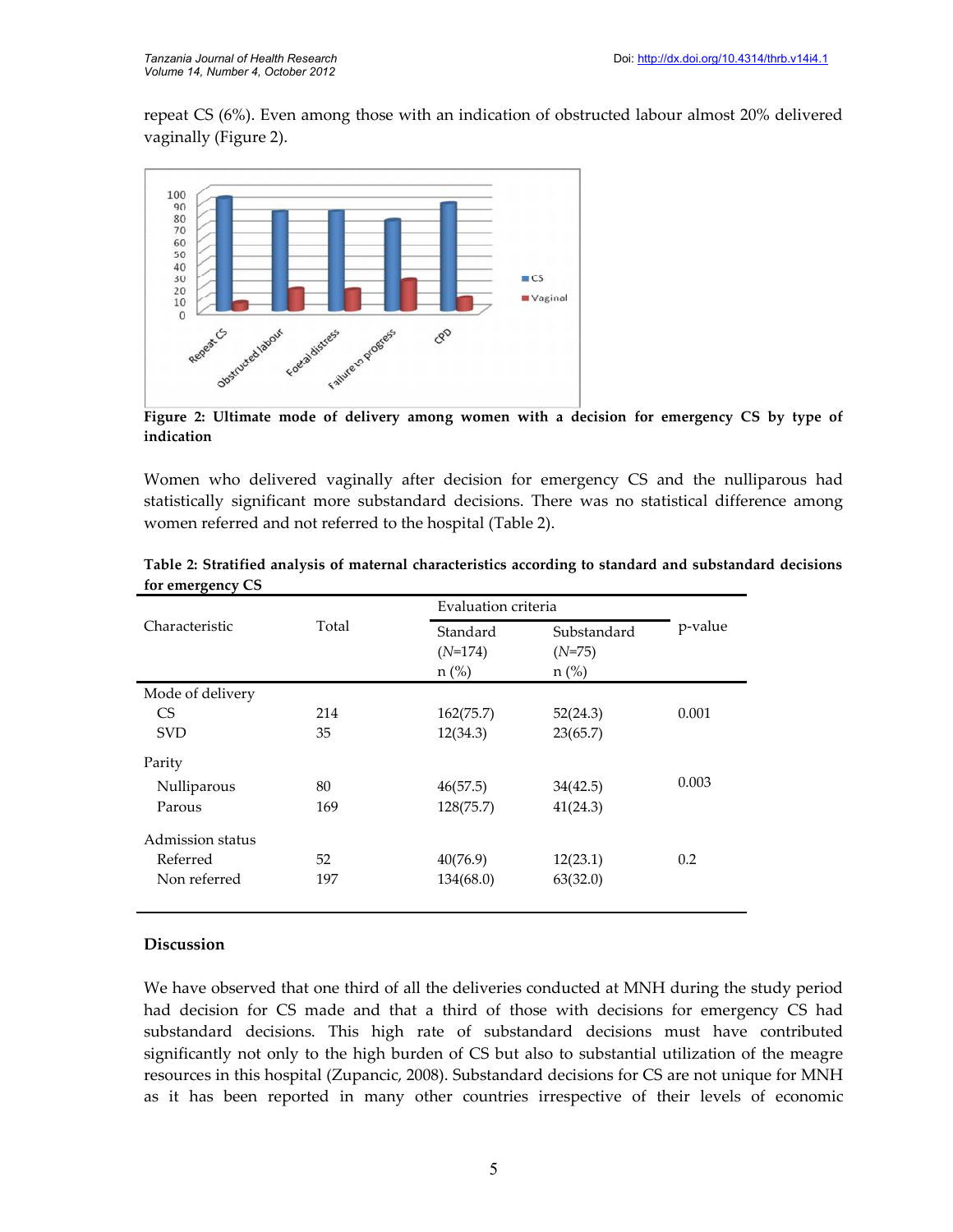development. In USA, there has been a substantial increase in CS performed for no indicated risks and for the very low risk groups probably due to changes in obstetric practice (Bailit *et al.*, 2004; MacDorman et al., 2008). In Chile, unnecessary CS were reported to contribute to at least 5% of all CS deliveries that could have been prevented without negative impact on the rate of fetal asphyxia (Scarella *et al.*, 2011). A recent study in rural hospitals in Tanzania has reported similarly high percentage (26%) of substandard decisions for CS (Maaloe *et al*., 2012a,b) indicating that though the problem seems to be universal, the burden of substandard CS deliveries in Tanzania could rather be on the highest side.

At MNH the majority of CS deliveries during the period of study were by emergency CS indicating that some women who could have been delivered electively came as emergencies. A different scenario exists in high income and Latin American countries where majority of the CS are elective operations (Belizan *et al.,* 1999; Bailit *et al.,* 2004; Belizan *et al.,* 2006; Gibbons *et al.,* 2012). Though it is difficult to confirm what proportion of emergency CS should have been delivered electively it can be stipulated that such women could have contributed significantly to the observed high rate of substandard decisions.

The current CS rate at MNH could probably be lowered safely if regular auditing and feedback could be implemented. The majority if not all of the 30% of substandard decisions would have been prevented if appropriate audit measures were in place since such measures have been effective in reducing substandard CS decisions elsewhere ( Scarella *et al.,* 2011). Moreover, in the current study, the nulliparous and those who delivered vaginally after decision for CS were found to have more substandard indications, thus proving evidence that a substantial proportion of CS deliveries could be safely abated without jeopardy of foetal wellbeing. Having one-third of all emergency CS done at MNH being primary (first caesarean section), and having significantly more substandard decisions in this group could partly explain the increasing trend in CS rate. Wilkinson *et al*. (1998) reported that half of the CS deliveries in Scotland were done in nulliparous and more than half were emergencies in labour. This finding underscores the importance of preventing unnecessary primary CS as a cornerstone in reversing the present and future rates of CS (Myers *et al.,* 1988; van Roosmalen *et al.,* 1995; Belizan *et al.,* 1999; Bailit *et al.,* 2004; Belizan *et al.,* 2006; Wylie et al., 2008; Scarella *et al.,* 2011; Gibbons *et al.,* 2012).

For the individual diagnoses, it was particularly of interest to find that among those who delivered vaginally many were diagnosed to have failure to progress than with previous scar or foetal distress. This implies that more women with this diagnosis could deliver vaginally, provided careful and appropriate intrapartum monitoring is done. This would have reduced the risk of maternal exposure to surgery; an important consideration if reduction of primary caesarean section is to be achieved. There is much overlap between obstructed labour, failure to progress and CPD. Together they have been grouped as labour dystocia by some authors (van Roosmalen *et al.,*1995) which implicitly makes labour dystocia the most frequent indication, followed by repeat CS and foetal distress.

Women for repeat CS included those with one scar who are potential candidates for vaginal birth. About 6% of women with at least one scar delivered vaginally after a decision for emergency CS were made. This finding gives a clue that more women with one previous scar could benefit if trial of labour was attempted (Paterson *et al*., 1991). More studies are needed in this area to ascertain local factors leading to a successful vaginal birth after caesarean section. Health workers should decide in advance the mode of delivery of women with a previous CS scar. Those who should not have a trial of labour should be counselled and booked for elective CS. Women who can have a trial of labour should be encouraged to report to hospital as soon as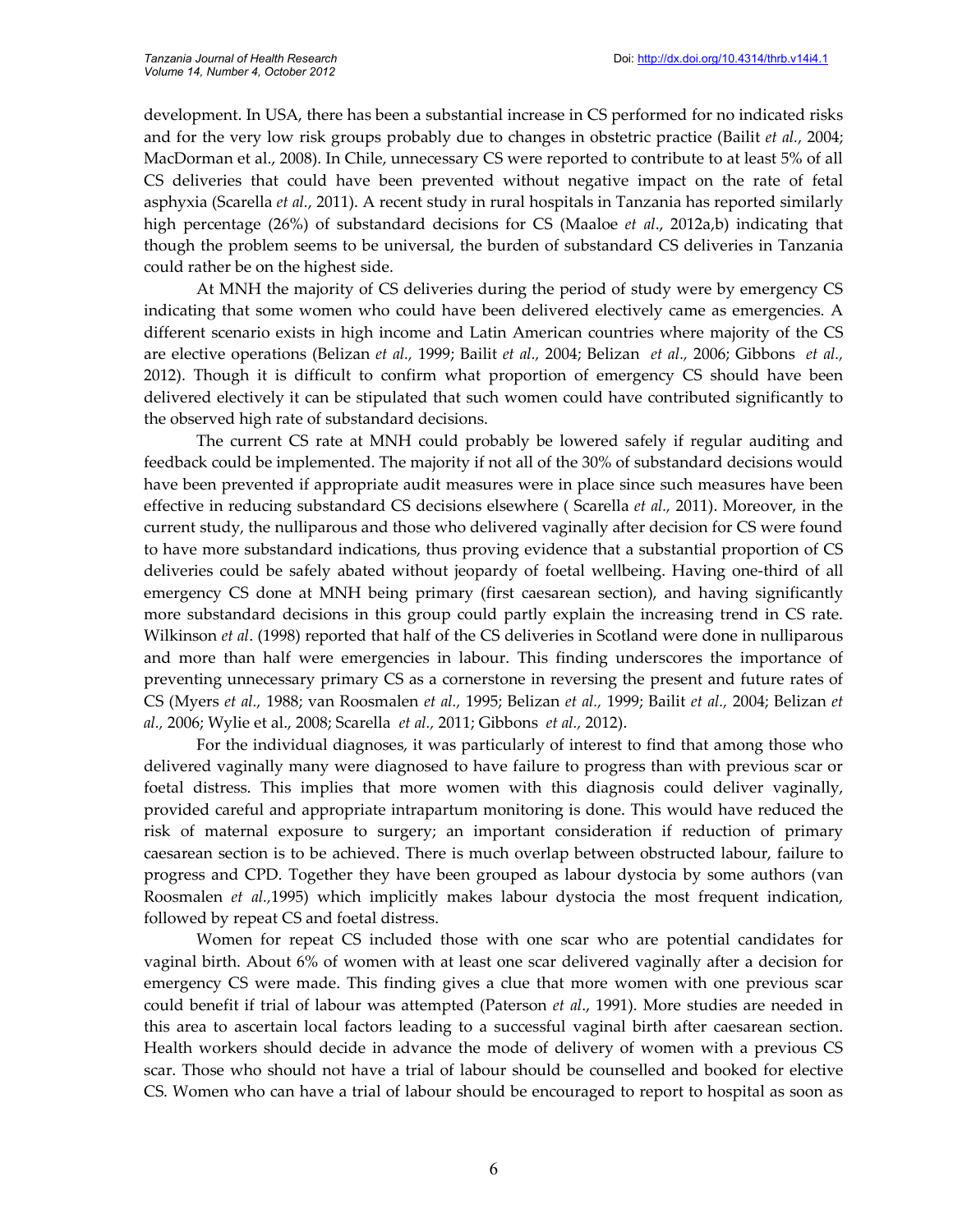labour starts. This may help to reduce the rate of CS and number of emergency CS since emergencies are associated with more adverse outcomes than electives(Paterson *et al.,* 1991).

Of all the five major diagnoses for emergency CS, that of foetal distress was more substandard than standard. The diagnosis of foetal distress needs more strict criteria and search for the cause of distress (WHO, 2003). It is often observed that the diagnosis of feta distress is made based only on modest meconium stained liquor without changes in foetal heart rate patterns which is a reversible phenomenon in labour(WHO, 2003; Daltveit *et al.,* 2008). More objective methods such as tococardiography and foetal blood sampling are at the moment not widely practiced in Tanzania. In a more recent study in rural hospitals in Tanzania, foetal distress emerged the most misdiagnosed indication in wholly 84% indicating that this problem could be National wide (Maaloe *et al.,* 2012a).

This study had some limitations. MNH is a tertiary and teaching hospital with different cadres taking care of the patients in the labour ward. We did not attempt to separate cases according to the cadres involved in making final decision on emergency CS. Separating the cases could have given more light to the areas to intervene among doctors deciding on CS. Furthermore being a tertiary hospital and urban setting, our results do not represent the real situation in the rural situated hospitals and the general population. Nevertheless, these results can be used to gauge the situation in lower level public hospitals especially in the urban. In conclusion, a substantial proportion of decisions for emergency CS made at MNH are substandard. This has contributed to the currently high CS rate in the hospital which calls for a need to improve quality of assessment and decision before performing CS.

#### **Acknowledgements**

We wish to acknowledge all specialists, resident and intern doctors, nurses, midwives and other staff MNH and MUHAS for their valuable contribution during development of the criteria and data collection. This study received financial the support from the Health Research Users' Trust Fund of the National Institute of Medical research.

#### **References**

- Althabe, F., Sosa, C., Belizan, J.M., Gibbons, L., Jacquerioz, F. & Bergel, E. (2006) Cesarean section rates and maternal and neonatal mortality in low-, medium-, and high-income countries: an ecological study. *Birth* 33, 270-277.
- Bailit, J.L., Love, T.E. & Mercer, B. (2004) Rising cesarean rates: are patients sicker? *American Journal of Obstetrics & Gynecology* 191, 800-803.
- Belizan, J.M., Althabe, F., Barros, F.C. & Alexander, S. (1999). Rates and implications of caesarean sections in Latin America: ecological study. *British Medical Journal* 319, 1397-1400.
- Belizan, J.M., Cafferata, M.L., Athabe, F. & Buekens, P. (2006) Risks of patient choice cesarean. *Birth* 33, 167-169.
- Daltveit, A.K., Tollanes, M.C., Pihlstrom, H. & Irgens, L.M. (2008) Cesarean delivery and subsequent pregnancies.*Journal of Obstetrics & Gynecology* 111, 1327-1334.
- Gibbons, L., Belizan, J.M., Lauer, J.A., Betran, A.P., Merialdi, M. & Althabe, F. (2012) Inequities in the use of cesarean section deliveries in the world. *American Journal of Obstetrics & Gynecology* 206, 331 e331-319.
- Kringeland, T.A., Daltveit, A.K. & Moller, A. (2009) What characterizes women in Norway who wish to have a caesarean section? *Scandinavian Journal of Public Health* 37, 364-371.